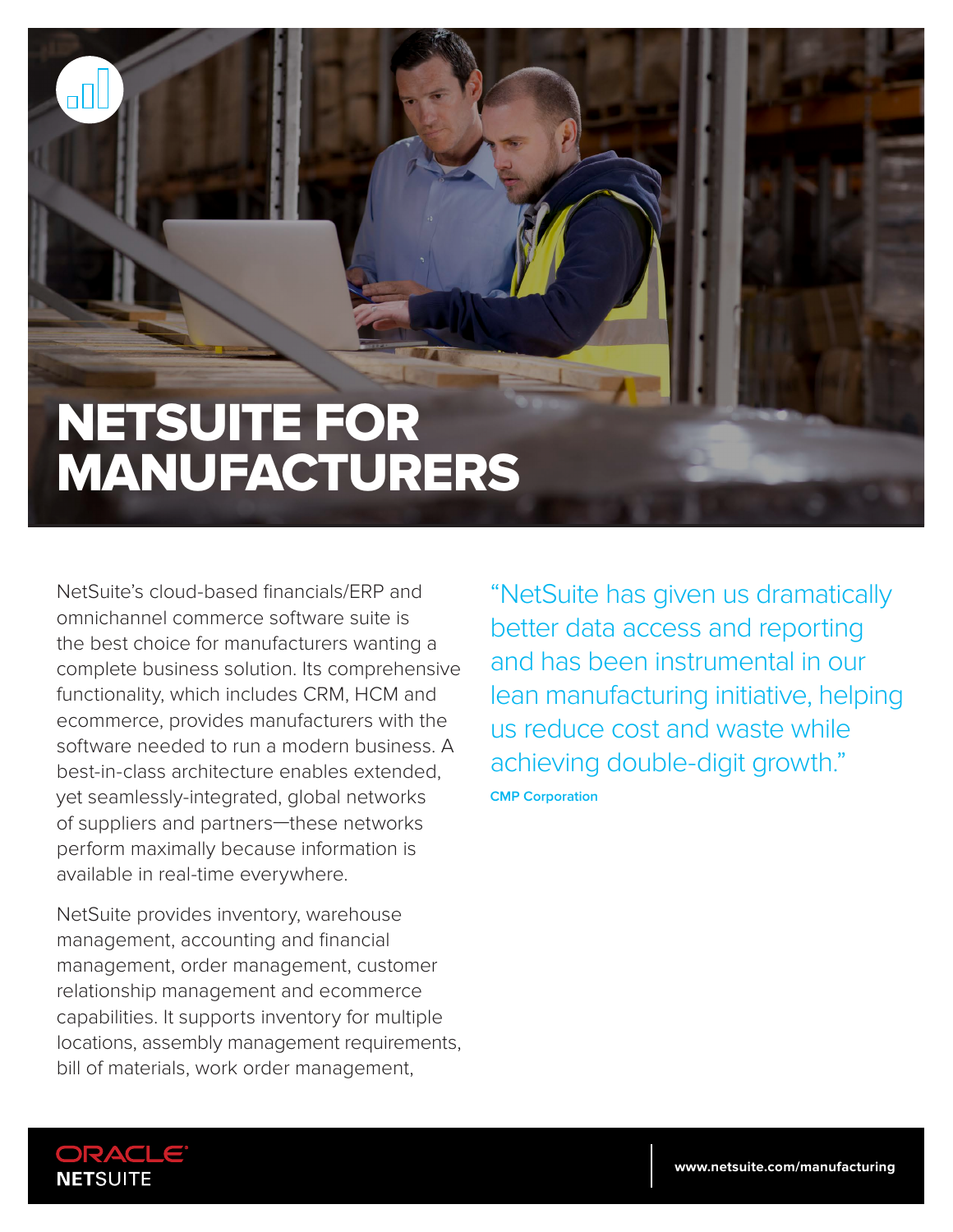diverse methods of measurement, bar coding procedures and other business processes.

Ease-of-use allows subscribers to adapt NetSuite to specific roles and requirements and do so without software programming expertise. It can be customized to provide real-time insights into key performance indicators—an intuitive dashboard provides a 360<sup>°</sup> view of business operations and enables any issue to be investigated thoroughly.

Since it's a cloud-based application, manufacturers can benefit from NetSuite's rich functionality immediately, and at lower upfront costs, than legacy approaches.

# **Engineering**

- Integrates with many CAD applications, simplifying costing by supporting easy import of BOMs.
- Ensures production engineering changes propagate end-to-end and are reflected in downstream BOMs, demand plans and procurement orders.
- Provides extended capabilities for inventory control tracking, planning and costing of items in project-controlled environments.
- Delivers more flexibility in costing by supporting comprehensive inventory costing methods including LIFO, FIFO, average, standard and actual costing.
- Streamlines team management using ata-glance allocations of people with data, processes and business systems.

## Product Features

- Engineering improve product design and BOM management.
- Sales and Marketing implement campaigns, manage opportunities and expedite estimating and quoting.
- Order Management accelerate demand planning and control input type.
- Supply Chain Management synergize with suppliers and purchasing, and simplify distribution resource planning.
- Production Control improve scheduling, work order management and increase product quality.
- Service and Support streamline case management, manage warranty returns and enable customer self-service.
- Financial Management enhance intercompany accounting, costing and payment management.
- Commerce empower omnichannel purchasing in B2B and B2C environments.

## **Order Management**

- Improves order management by automatically transitioning orders to shipping/logistics and account receivables.
- Supports multi-step picking, packing and shipping.
- Provides real-time visibility into entire order management process with relevant information such as orders, trends and order conversion rates.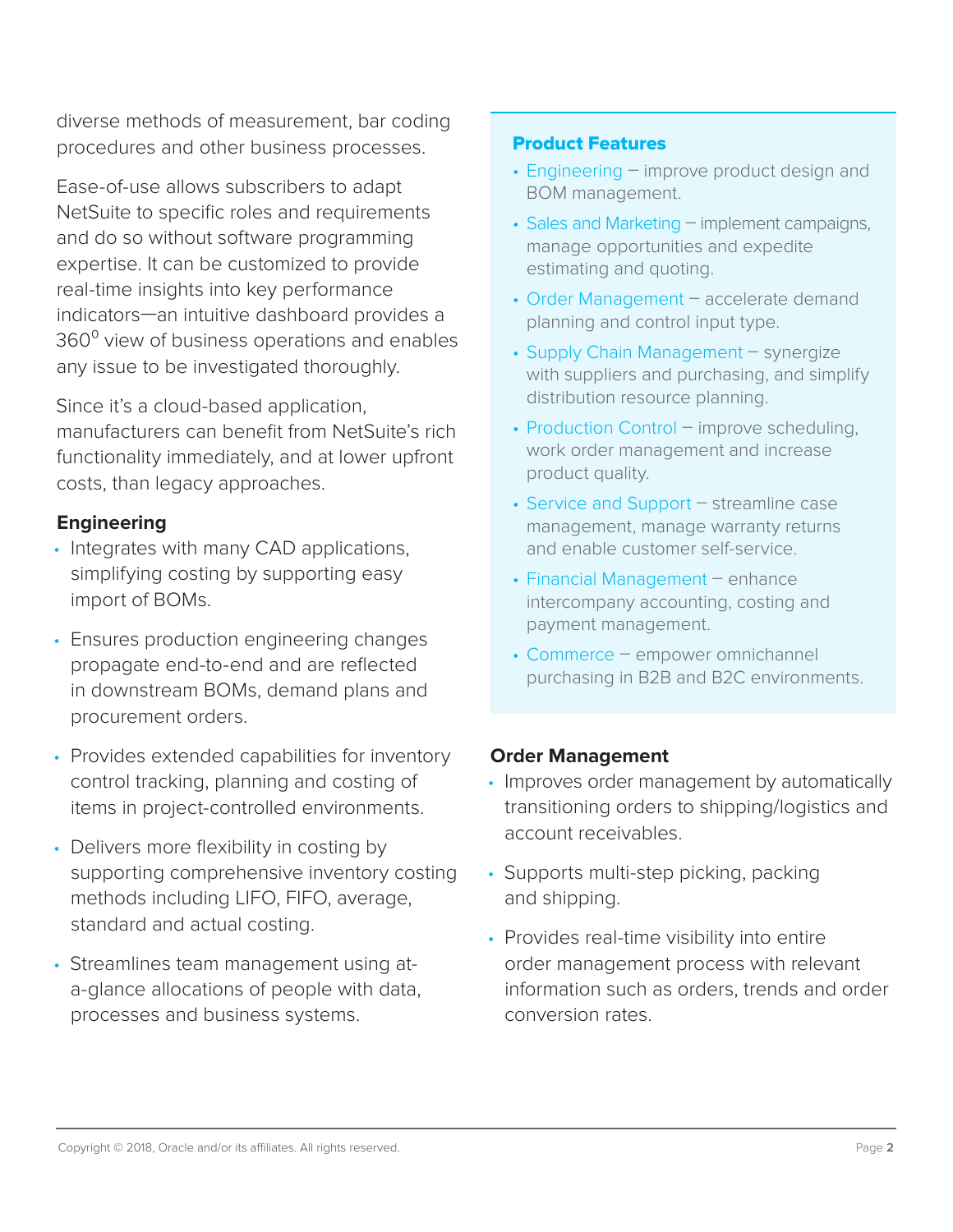

- Allows drill-down from a summary level for greater details, all the way to the underlying transaction, in only a few clicks.
- Integrates with carriers such as UPS, FedEx and USPS out-of-the-box.

## **Sales and Marketing**

- Accelerates real-time quote management by incorporating pricing, sales tax and discounting rules automatically into sales quotes.
- Allows for the creation, execution and measurement of email campaigns that convert leads to customers.
- Enables intuitive management of opportunities across status, potential revenue, key contacts notes and related documents.
- Converts quotes into approved sales orders and routes them to the finance team for invoicing and revenue recognition.
- Provides mobile access to key information such as sales orders, customer dashboards and calendars.

# **Supply Chain Automation**

- Supports extended, yet fully integrated, supply chain environments by ensuring data flows seamlessly across networks.
- Advances distribution resource planning by automatically suggesting, and where appropriate, generating purchase orders, work orders and transfer orders across multiple locations.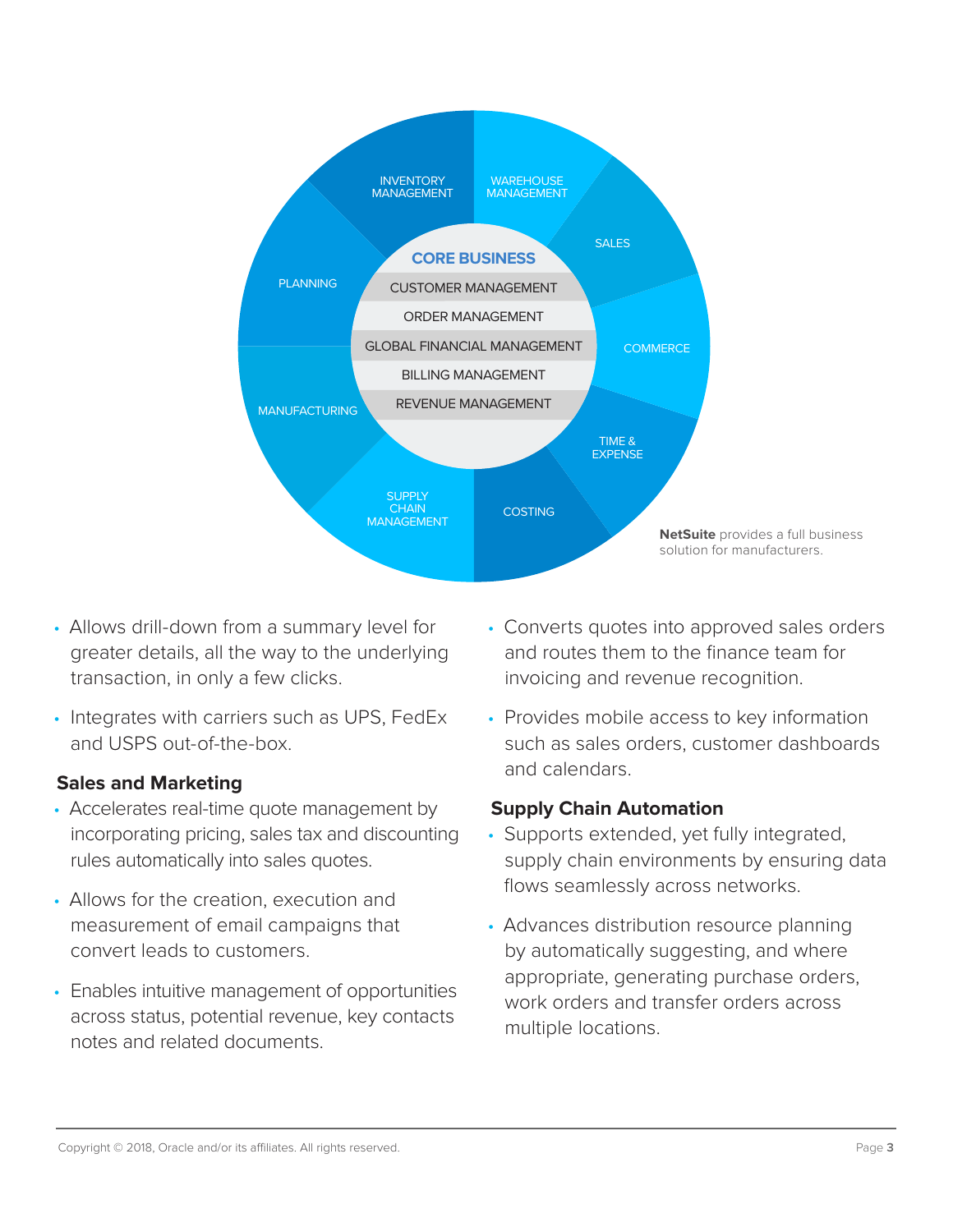"NetSuite is awesome and does an amazing job in tracking and managing inventory and enabling us to run the business as efficiently as possible."

**Liberty Bottleworks**

- Integrates demand planning forecasts and required inventory levels based on historical data, sales forecasts, average trends and seasonal fluctuations.
- Monitors stock levels and automatically creates restocking alerts and reordering forms to ensure planned inventory levels are maintained.
- Provides real-time, detailed visibility into key spend, inventory and supply chain management metrics.

## **Production Control**

- Streamlines production environments by automatically creating work orders from sales orders in make-to-order environments.
- Features lot and serial traceability and enables both to be registered through purchasing receipts, inventory, shop floor control and sales order fulfillment functions.
- Simplifies multi-level work order processing by enabling a single work order to control a multi-level assembly.
- Supports full production routing capabilities including operational steps, work centers, labor, overhead and materials.
- Provides critical information for inventory tracking by maintaining a complete history of each product kit throughout its lifecycle.

#### **Service and Support**

- Automates case management by assigning support tickets to unique customer email addresses, including provisions for escalating issues based on customizable parameters.
- Accelerates return material authorizations by enabling products to be returned to one of many locations, where available.
- Improves warranty management with lookup code that automatically trigger return and repair processes.
- Provides a rich library of online training aids that includes training videos, webinars and weekly bulletins.

#### **Financial Management**

- Features customizable dashboards displaying key information such as accounts receivable, orders and accounts payable.
- Provides multiple reports including income statements, balance sheets, consolidated reports, variance reports and side-byside comparisons.
- Supports unlimited numbers of general ledger accounts, sub-accounts and segments.
- Streamlines invoice creation by automatically calculating sales taxes, finance charges and discount terms.